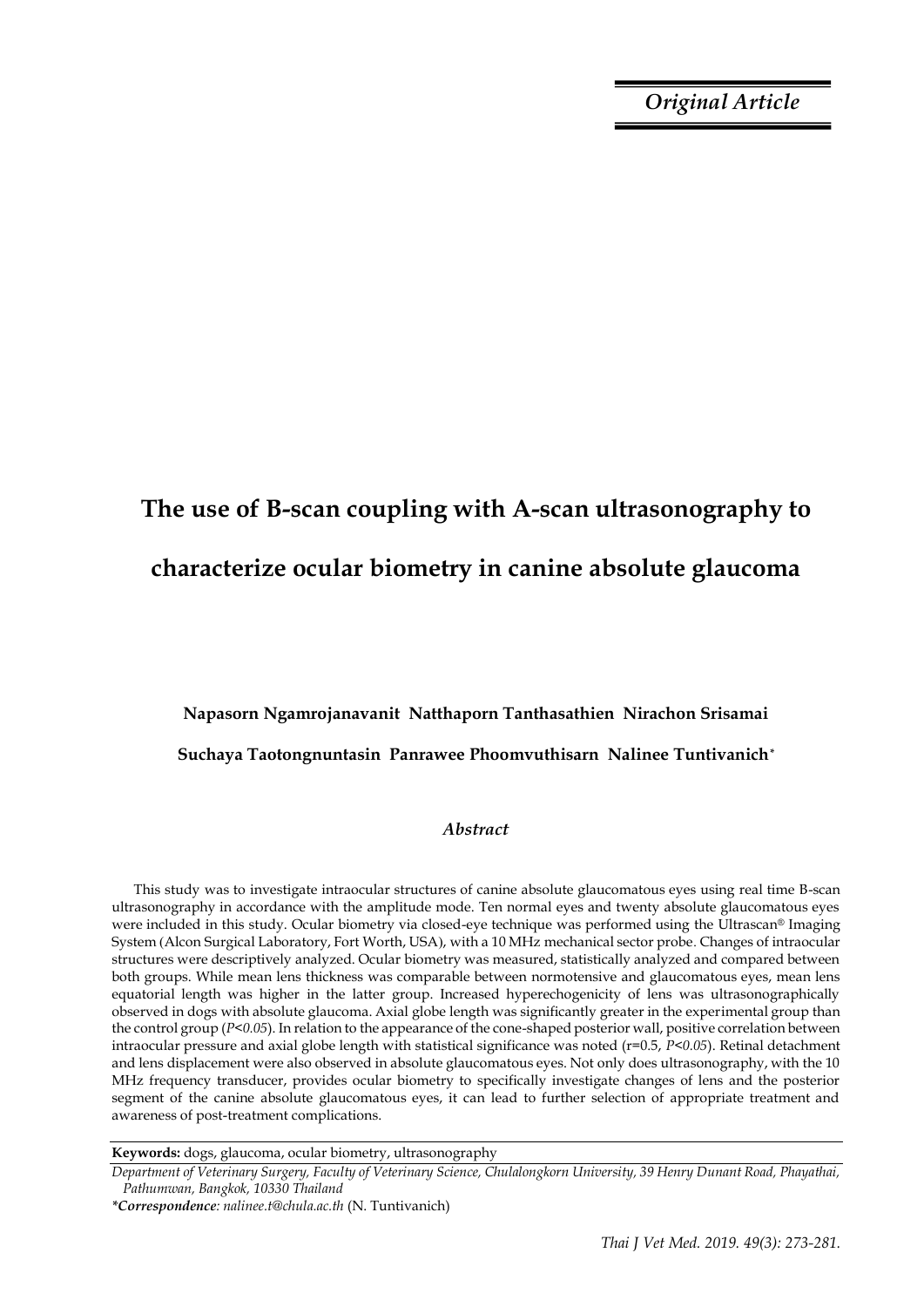#### *Introduction*

Glaucoma is one of the most important ocular diseases that lead to permanent loss of vision. A prevalence of dogs suffering from primary breed related glaucoma was reported by Gelatt in 2004 and Storm in 2009. Even though the prevalence of canine glaucoma has not been scientifically reported in Thailand, there has been an increase in the number of canine glaucoma at the Ophthalmology Unit, Animal Teaching Hospital, Faculty of Veterinary Science, Chulalongkorn University, Thailand (personal communication). Glaucoma occurs as a result of aqueous humor accumulation; leading to an increase in intraocular pressure (IOP). Disease progression consists of 3 stages (Gelatt, 2004). The first stage is the early stage with IOPs of 20-30 mmHg. There may be no symptomatic signs or mild changes of pupil, retina and optic disc. If proper treatment has not received, vision will rapidly be threatened. Second is the mild stage with IOPs of 30-40 mmHg. This stage is usually noticeable by suffers from several clinical signs such as episcleral congestion, variable degrees of corneal edema and slight buphthalmos. When IOPs is 40-50 mmHg, the disease has progressed to the advanced stage. Persistent changes associated include corneal edema, mydriasis, optic disc cupping and retinal degeneration.

Ophthalmic signs of glaucoma may be defined as acute and chronic stages, majorly categorized by the duration and progression of the disease. Rapid elevation of IOP is usually observed in the acute stage, which is accompanied by severe pain. The cornea has generalized edema associated with deep vascularization. The pupil is generally constricted. Episcleral congestion is evident. Vision can rapidly be lost within a few hours after IOP elevation. On the other hand, dogs presented with chronic signs of glaucoma can tolerate ocular pain quite well. However, changes of the anatomical structure of the eye in chronic glaucoma are also noteworthy. They include buphthalmos, permanent corneal opacity, lens opacity, intraocular hemorrhage, optic disc cupping and atrophy, generalized retinal degeneration and phthisis bulbi (Renwick, 2002). The atrocious outcome of this whole developing process of glaucoma is an irreversible blindness due to optic neuropathy (Miller and Bently, 2015). Absolute glaucoma will soon occur when the disease has progressed toward the advanced stage. The presence of buphthalmic eyeball will be in accordance with lagophthalmos, keratoconjunctivitis sicca, exposure keratopathy and equatorial staphyloma.

Various diagnostic tools for human glaucoma detection are recommended (Sharma et al., 2008). Though ocular ultrasonography is not one of those, it is widely used to interpret changes within the eyeballs (Dudea, 2011) when direct visualization is inaccessible. It is a technique using high-frequency sound waves travelling through tissue interfaces generating echoes. Each image describes various acoustic characteristic of each tissue. In ophthalmic ultrasonography, a highfrequency transducer within the range of 8-50 MHz is typically used (Millier and Bentley, 2015). Among several types of ultrasonography, amplitude mode (A- mode or A-scan) and brightness mode (B-mode or Bscan) are applicable in animals. A-scan ultrasonography offers a one-dimensional display of echoes in a spike pattern. Time delay is required for sound waves to reach given ocular tissue interfaces. The height of spikes describes strength of echoes. The indication of an A-scan ultrasonogram is therefore to measure distance between ocular interfaces. B-scan ultrasonography represents two-dimensional image receiving from an oscillating wave that passes through a cross-section of tissues. The great advantage of Bmode ultrasonography is to observe the intraocular contents of the globe, obscured by ocular media opacity. Intraocular neoplasm, intraocular inflammation, retinal detachment and vitreous hemorrhage are good suggestion for ultrasonographic investigation in cases with opaque ocular media (Gallhoefer et al., 2013).

According to the fact that the ocular media of dogs with absolute glaucoma is obscured from examination, ultrasonography is therefore considered an applicable diagnostic tool to evaluate anatomical changes within glaucomatous eyes (Aldavood et al., 2012). Our objective was to characterize ocular biometry in canine absolute glaucoma with the use of B-scan coupling with A-scan ultrasonography.

#### *Materials and Methods*

*Samples***:** A total of thirty eye balls from thirty small-breed dogs weighing not more than 10 kilograms were included into the study. These dogs were presented at the Ophthalmology Unit, Small Animal Teaching Hospital, Faculty of Veterinary Science, Chulalongkorn University. All procedures were performed under informed consent provided by the owners of all dogs. All procedures had been approved by the Chulalongkorn University Animal Care and Use Committee with approved Animal Use Protocol number 1731024, and care was taken to comply with the 3R concept.

Eyes were divided into 2 groups; controls and experiments. There were 10 randomized control eyes (from 10 dogs) with IOP ranging from 5-20 mmHg in a control group. Ophthalmic examinations revealed no intraocular inflammation, corneal disorders of systemic diseases that affect intraocular pressure. There were twenty randomized eyes in the experimental group. They were from twenty dogs diagnosed with advanced/absolute glaucoma. They had a history of IOP more than 35 mmHg. The disease had been progressing for not less than 3 months duration. All dogs were on ocular hypotensive medications.

*Procedures***:** All procedures had been approved by the Chulalongkorn University Animal Care and Use Committee with approved Animal Use Protocol number 1731024, and care was taken to comply with the 3R concept.

To categorize dogs into control and experimental groups, they underwent general ophthalmic examinations. Examinations included (1) Schirmer tear test I, (2) neuro ophthalmic reflexes: menace response, dazzle reflex and pupillary light response, (3)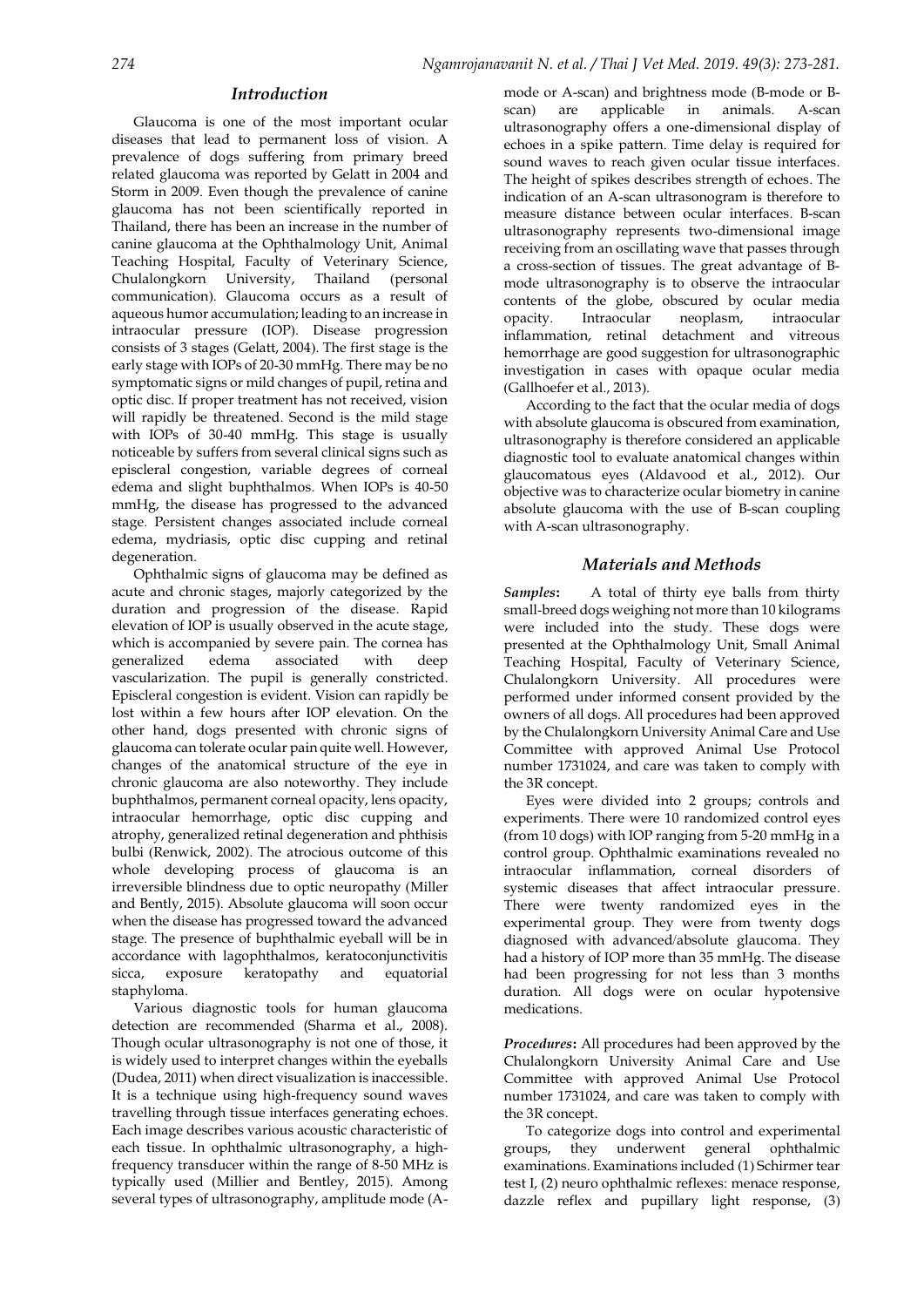fluorescein staining test (4) rebound tonometry; a measurement of intraocular pressure using the Tonovet® (Tiolat Oy, Helsinki, Finland), (5) dark/light room direct eye examination, and (6) assessment of the anterior chamber using a slit lamp biomicroscope (Kowa SL-15; Kowa company, Ltd, Japan).

Ocular ultrasonography was performed through the eyelid in all awakened dogs by an experienced veterinarian. Interobserver variability was then minimized. Intra-observer reliability was still maintained by using an automated optical axis together with visual axis as an indicator of all measurements. Ultrasonographic images were obtained from a B-mode ultrasonogram coupling with amplitude spikes (single A&B mode), with the use of the Ultrascan® Imaging System (Alcon Surgical Laboratory, Fort Worth, USA). The transducer probe was 10 MHz mechanical sector. A topical 0.5% tetracaine hydrochloride was applied to the cornea at a dose of 2 drops within 3-minute interval times. All dogs were gently handled with minimal restraint and the transducer probe with acoustic coupling gel was perpendicular to the center of the cornea. The probe position marker was always placed in the rostral to caudal direction. Once parallel plane to visual axis was achieved, an oblique plan was performed to observe intraocular architectures. Immediately after the procedure was finished, the acoustic coupling gel was flushed off to ensure the safety of the ocular surface. Ultrasonographic images were recorded for further analysis.

*Data collection and data analysis***:** There were two major parts of data interpretation.

1. Structural abnormalities detected by Bmode ultrasonograms were categorized and descriptively analyzed.

2. Measurement of length/depth of intraocular structures from ultrasonographic images: A measurements were performed by Adobe Photoshop CC 2017 (©Adobe System, Inc., San Jose, USA). Each location from B-mode image was in

**ANTERIOR** 

accordance with the amplitude spike.

2.1 Anterior chamber depth (ACD): ACD was measured from the corneal epithelium to the anterior lens capsule.

2.2 Lens thickness (LT): LT was measured from the axial point of the anterior to the posterior lens capsule.

2.3 lens equatorial length (LEL): LEL was measured from equator to equator of the lens.

2.4 Vitreous chamber depth (VCD): VCD was measured from the axial point of the posterior lens capsule to the fundus.

2.5 Axial globe length (AXL): AXL was measured from the corneal epithelium to the fundus. Means (± SD) of each measurement from both groups were calculated. Comparisons of means between control and experimental groups, using independent ttest (SPSS program version 22.0, IBM Corporation, NY, USA) at a significance level of p<0.05. Pearson's correlation test (SPSS program version 22.0, IBM Corporation, NY, USA) was applied to evaluate the correlation between intraocular pressure and five parameters. Statistical significance was considered when  $p<0.05$ .

#### *Results*

Clinical demographic data of all patients is in Table 1. Experimental eyes had IOP ranging from 31 to 63 mmHg.

In the control group (Fig 1), the cornea was identified as a curved hyperechoic interface immediately parallel to the eyelid. The anterior chamber was indicated as anechoic cavity between two hyperechoic structures; corneal endothelium and anterior lens capsule. The lens appeared as an elliptical anechoic structure with hyperechoic anterior and posterior lens capsule. The vitreous chamber was in a spherical shape. It was occupied with anechoic materials. The posterior wall was revealed as a hyperechoic curvilinear structure at the back of the eyeball.



**POSTERIOR** 

**Figure 1** Representative ultrasonographic image of a normal eye, along with measurements; anterior chamber depth (ACD), lens thickness (LT), lens equatorial length (LEL), vitreous chamber depth (VCD), and axial globe length (AXL).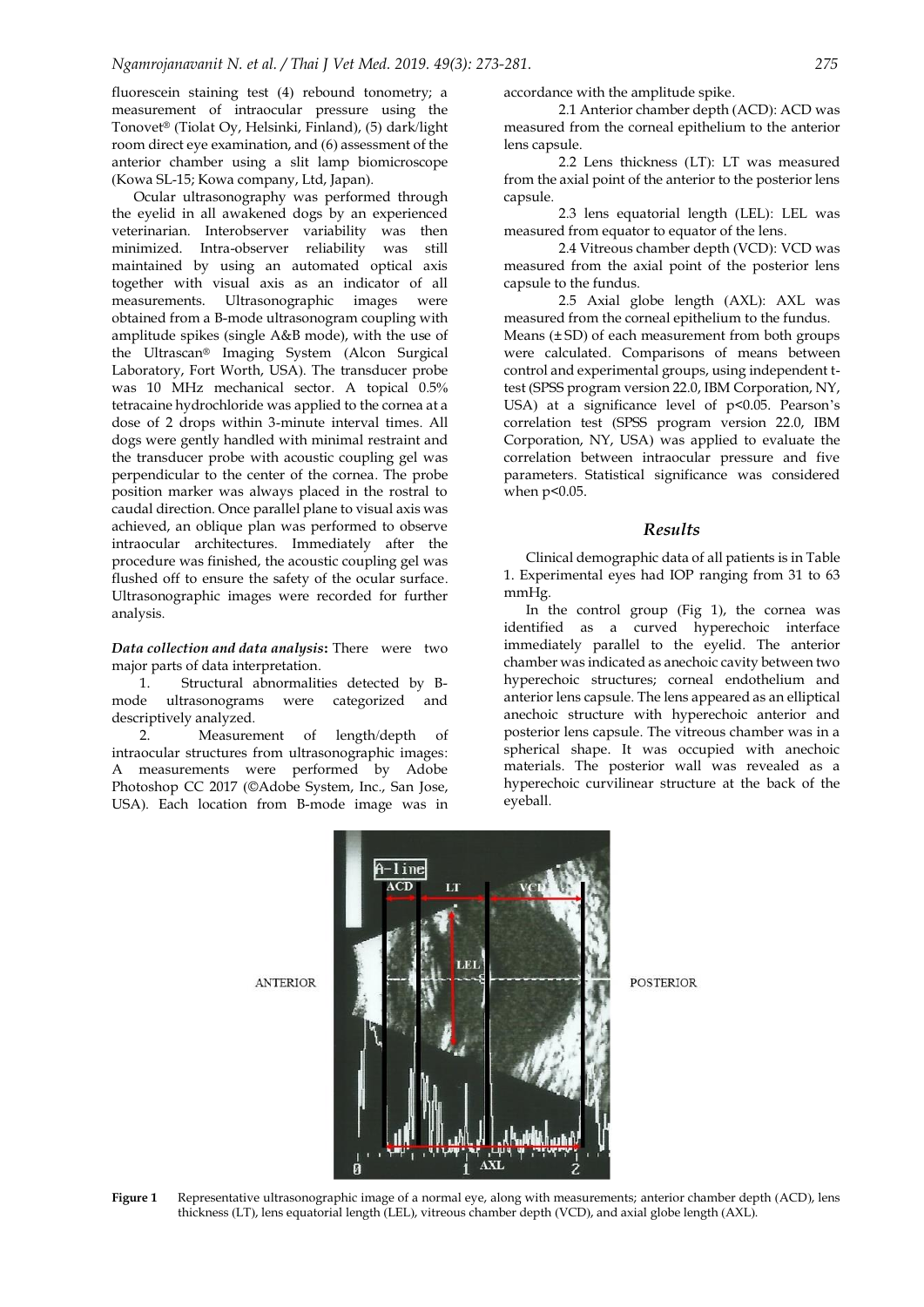Various ocular abnormalities were identified in glaucomatous eyes (Table 2). Partial hyperechoic homogenous material was evident in the anterior chamber (8/20; 40%) (Fig 2A). Fine dispersed opacity was ultrasonographically noticed in the anterior chamber of two out of ten control eyes (20%). Ten experimental eyes were hyperechoic (50%) (Fig 2B). Increased echogenicity was noticed in lens capsules which had apparent hyperechoic lens materials. In controls, lens materials were hyperechoic in three out of ten (30%) eyes. Displacement of lens was evident in

five out of twenty eyes (25%). Most of the echoic lens were luxated to the ventral/posterior of the eyeballs (Fig 2C). Mild to moderate intensities of echoic homogeneous materials were observed in the vitreous chamber of the glaucomatous eyes (5/20; 20%) (Fig 2D). Retinal detachment appeared as the v-y structure of a linear echoic membrane projecting in front of the posterior wall. Of 20 eyes, three (15%) retinal detachments were detected (Fig 2E). Obvious coneshaped posterior wall was identified in eight out of 20 (40%) in glaucomatous eyes (Fig 2F).

| <b>Dog</b>     | Gender | Age<br>(years) | <b>Breed</b> | Side of eye | <b>Averaged IOP</b><br>(mmHg) |
|----------------|--------|----------------|--------------|-------------|-------------------------------|
| 1              | Female | 3              | Chihuahua    | <b>OS</b>   | 13                            |
| $\overline{2}$ | Male   | 10             | Mixed        | <b>OS</b>   | 11                            |
| 3              | Female | 8              | Mixed        | <b>OD</b>   | 11                            |
| 4              | Male   | 10             | Shih Tzu     | <b>OS</b>   | 8                             |
| 5              | Male   | 9              | Mixed        | <b>OS</b>   | 10                            |
| 6              | Male   | 10             | Shih Tzu     | <b>OD</b>   | 8                             |
| 7              | Female | 8              | Mixed        | <b>OS</b>   | 12                            |
| 8              | Female | 2              | Mixed        | <b>OD</b>   | 9                             |
| 9              | Female | 8              | Chihuahua    | <b>OD</b>   | 9                             |
| 10             | Female | 13             | Shih Tzu     | <b>OS</b>   | 9                             |
| 11             | Female | 7              | Mixed        | <b>OS</b>   | 32                            |
| 12             | Male   | 10             | Mixed        | <b>OS</b>   | 33                            |
| 13             | Male   | 11             | Mixed        | <b>OD</b>   | 44                            |
| 14             | Male   | 10             | Poodle       | <b>OD</b>   | 31                            |
| 15             | Female | 11             | Shih Tzu     | <b>OS</b>   | 63                            |
| 16             | Female | $\overline{2}$ | Mixed        | <b>OS</b>   | 60                            |
| 17             | Female | 13             | Shih Tzu     | <b>OD</b>   | 37                            |
| 18             | Female | 12             | Poodle       | <b>OD</b>   | 49                            |
| 19             | Female | 13             | Shih Tzu     | <b>OS</b>   | 45                            |
| 20             | Female | 10             | Shih Tzu     | <b>OS</b>   | 41                            |
| 21             | Male   | 13             | Mixed        | <b>OS</b>   | 40                            |
| 22             | Female | 9              | Shih Tzu     | <b>OS</b>   | 60                            |

**Table 1** Clinical demographic data of all patients involved in this study.

 $*$ Dog 1-10 = control group, Dog 11-30 = experimental group

**Table 2** Ocular abnormalities identified by ultrasonography.

| Ocular abnormality                                                          | Number of eyes<br>(total of 20) |  |
|-----------------------------------------------------------------------------|---------------------------------|--|
| Hypoechogenic homogenous materials filling in the anterior chamber          |                                 |  |
| Hyperechoic lens materials                                                  | 10                              |  |
| Displaced echoic lens in the vitreous chamber                               |                                 |  |
| Multiple point-liked echoic foci in the vitreous chamber                    |                                 |  |
| Hyperechoic membrane pointing from the posterior wall into vitreous chamber |                                 |  |
| Hyperechoic cone-shaped posterior wall of the eye                           |                                 |  |

Comparison of the two chambers between the experimental group and controls revealed different mean depth (Fig 3). Both mean anterior and vitreous chamber depths of glaucomatous eyes were higher than those of the controls. Statistically, significant difference was noted in the vitreous chamber depth. There was a low degree of positive correlation between vitreous chamber depth and IOP without statistical significance (r=0.461; *p>0.05*). Slight changes of lens thickness and lens equatorial length is shown in figure 4. As compared to the controls, the mean lens equatorial length of the glaucoma group was longer, whereas the mean lens thickness was shorter (6.26±0.57 mm). A low degree of positive correlation was noted between lens thickness and IOP without statistical significance (r=0.308; *p>0.05*).

Mean axial globe length in glaucomatous eyes was significantly longer (20.36±3.01 mm), compared to that of control eyes (16.49±0.82 mm) (Fig 5). It had a moderate positive correlation to IOP with statistical significance (R=0.68;  $p$ <0.05) (Fig 6). There was no statistical correlation between IOP and anterior chamber depth (r=-0.135; *p>0.05*) as well as lens equatorial length (r=0.049; *p>0.05*).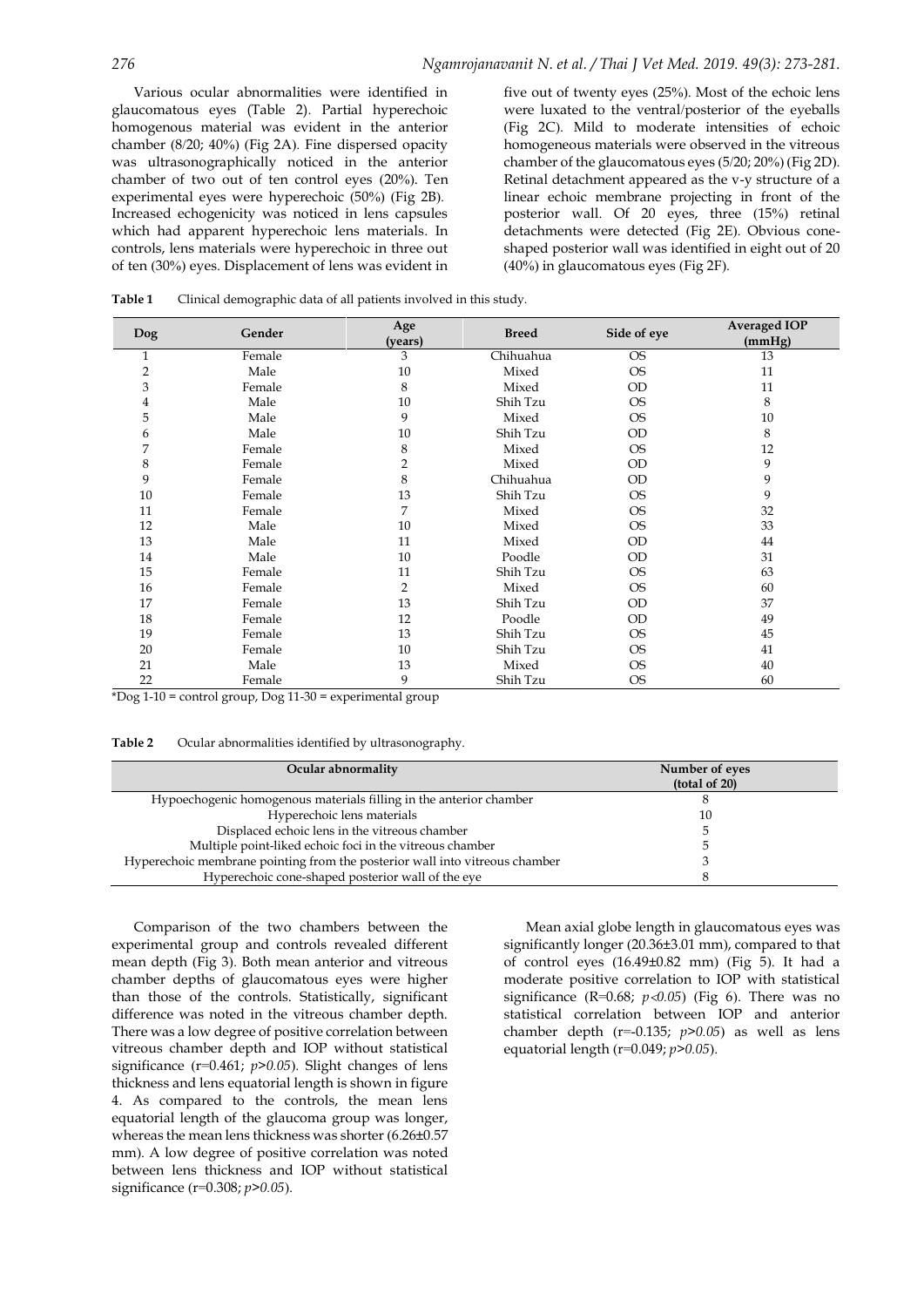

**Figure 2** Ultrasonographic images from absolute glaucomatous eyes demonstrated (2A) hypoechoic homogenous material filling the anterior chamber, (2B) hyperechoic lens materials, (2C) displaced spherical echoic lens into vitreous chamber, (2D) multiple point-liked echoic foci in the vitreous chamber, (2E) hyperechoic membrane pointing from the posterior wall into the vitreous chamber and (2F) hyperechoic cone-shaped posterior wall.



**Figure 3** Mean (±SD) of the anterior chamber depth (ACD) and vitreous chamber depth (VCD) of the control and experimental groups. Star (\*) indicates statistical significance at a level of *p < 0.05*.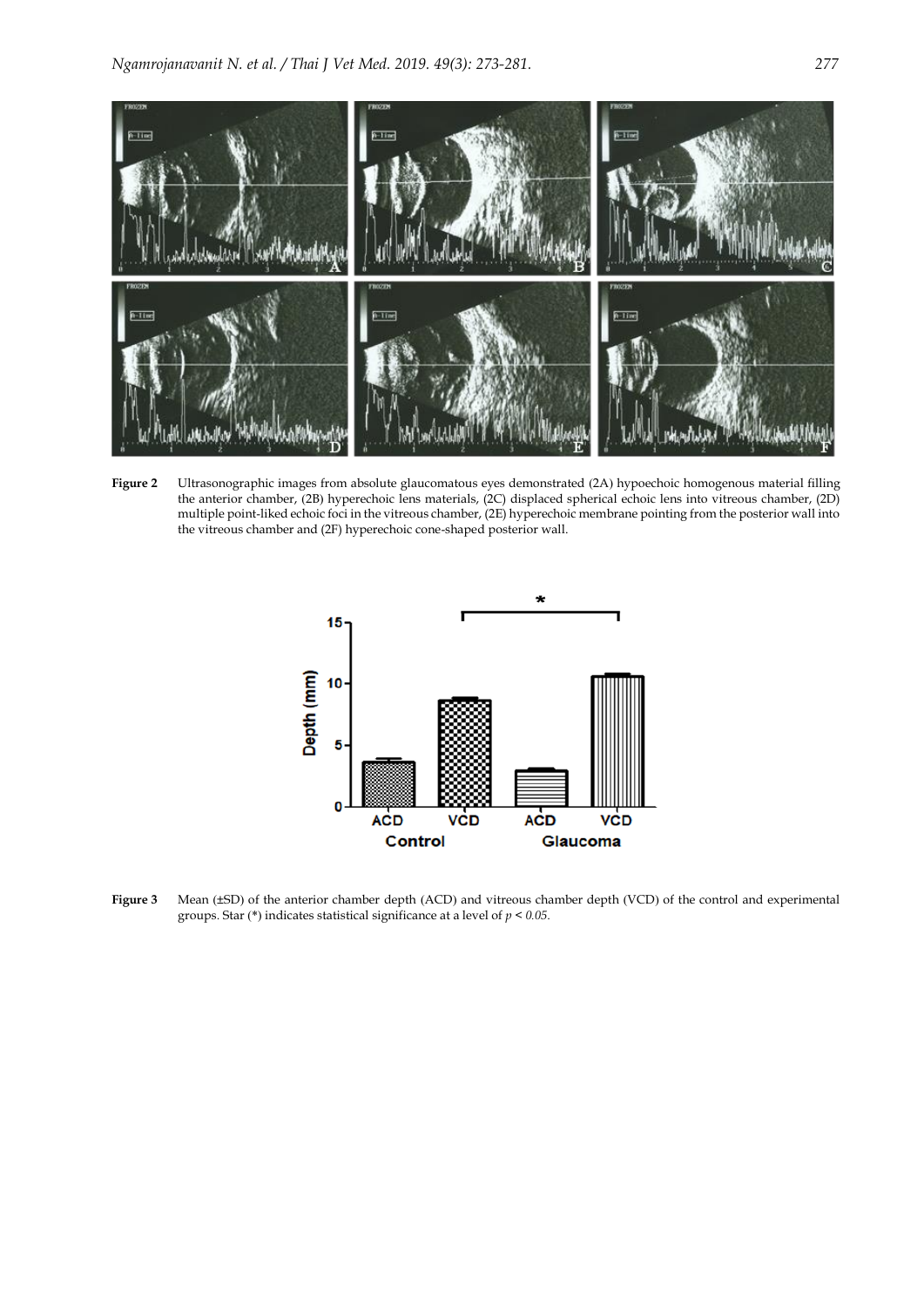

**Figure 4** Mean (±SD) of the lens equatorial length (LEL) and lens thickness (LT) of the control and experimental groups.



**Figure 5** Mean (±SD) of the axial globe length of the control and experimental group. Star (\*) indicates statistical significance at a level of  $p < 0.05$ .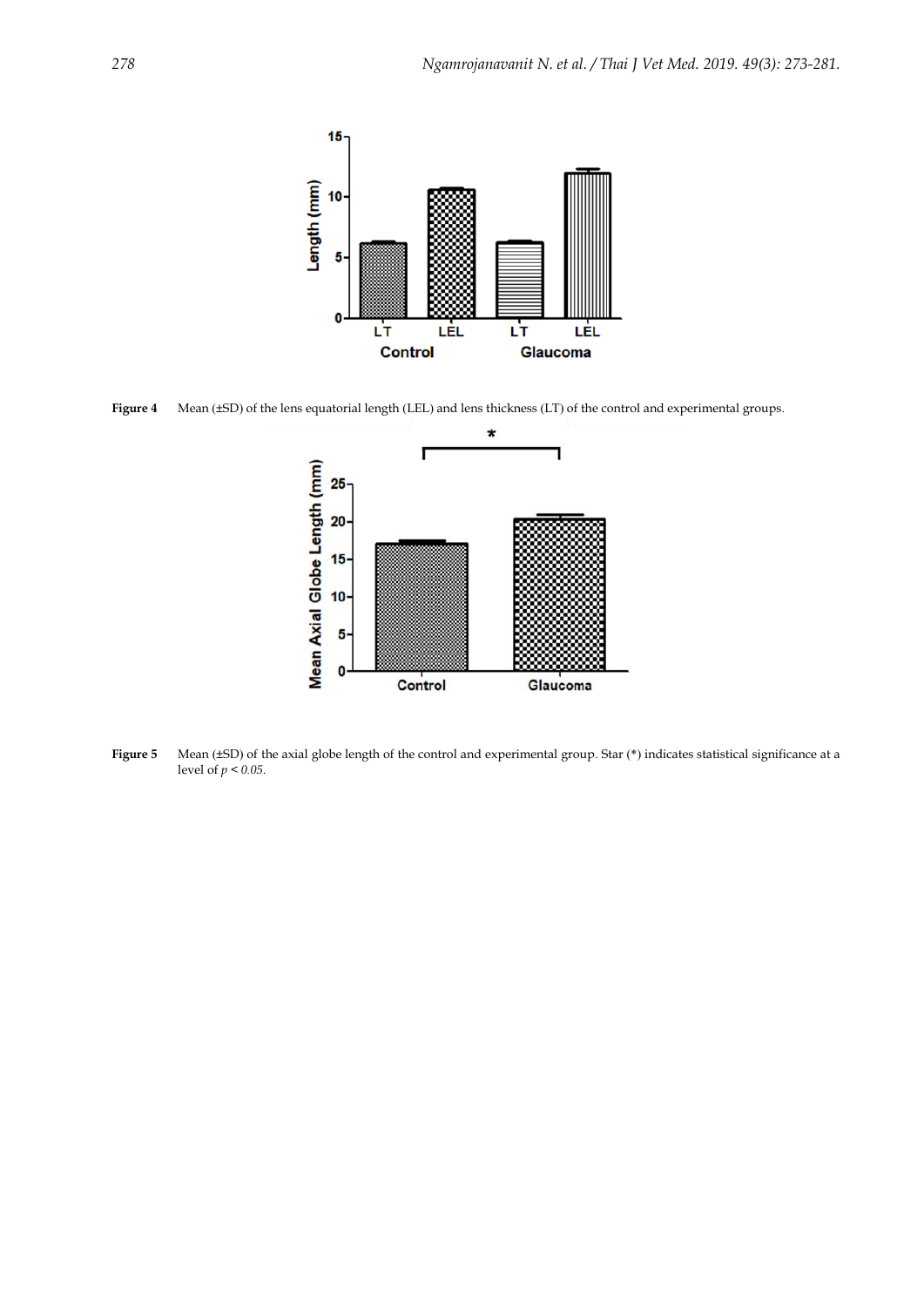

**Figure 6** Correlation between intraocular pressure (IOP) and axial globe length (AXL) of the control and experimental groups. Star (\*) indicates statistical significance at a level of  $p < 0.05$ .

#### *Discussion*

B-mode ultrasonography provides good investigation through opaque ocular media in absolute glaucomatous eyes. Good animal restraint is required to perform ocular ultrasonography. Rotation of eyeballs away from the visual axis may result in incorrect assessment (Squarzoni et al.,2010); particularly length or depth measurements. In our study, we attempted to collect only ultrasonograms where the optical axis is perpendicular among the cornea, lens surface and the posterior wall. Amplitude of spikes coupling with B scan was used (Cottrill et al., 1989; Hamidzada, 1999) as guidance for all measurements of ocular biometry. To ensure proper data interpretation, one investigator was assigned to measure ultrasonographic images presented via commercialized imaging software program.

A cone-shaped posterior wall is a substantial consequence of long-term pressure in chronic

glaucoma. It is presented as globe elongation that could lead to lens displacement. A significant increase of mean vitreous chamber depth (He et al., 2012) and mean axial globe length is related to axial globe elongation in glaucomatous eyes (Cho, 2008). Positive correlation between mean axial globe length and IOP in glaucoma was not only found in our study but also reported in normotensive marmoset (Nickla et al., 2002) and chicken (Schmid et al., 2003). Their mean axial globe length increases at night when diurnal IOP is the highest. With time of glaucoma progression to advanced stage, cupped disc due to loss of myelin and prominent lamina cribrosa atrophy may be part of the reason for the longer depth of the mean vitreous chamber and axial globe length. Appearance of scattered hyperechoic materials in the vitreous chamber, likely indicates vitreous degeneration or inflammatory cell dispersion, rather than vitreous hemorrhage.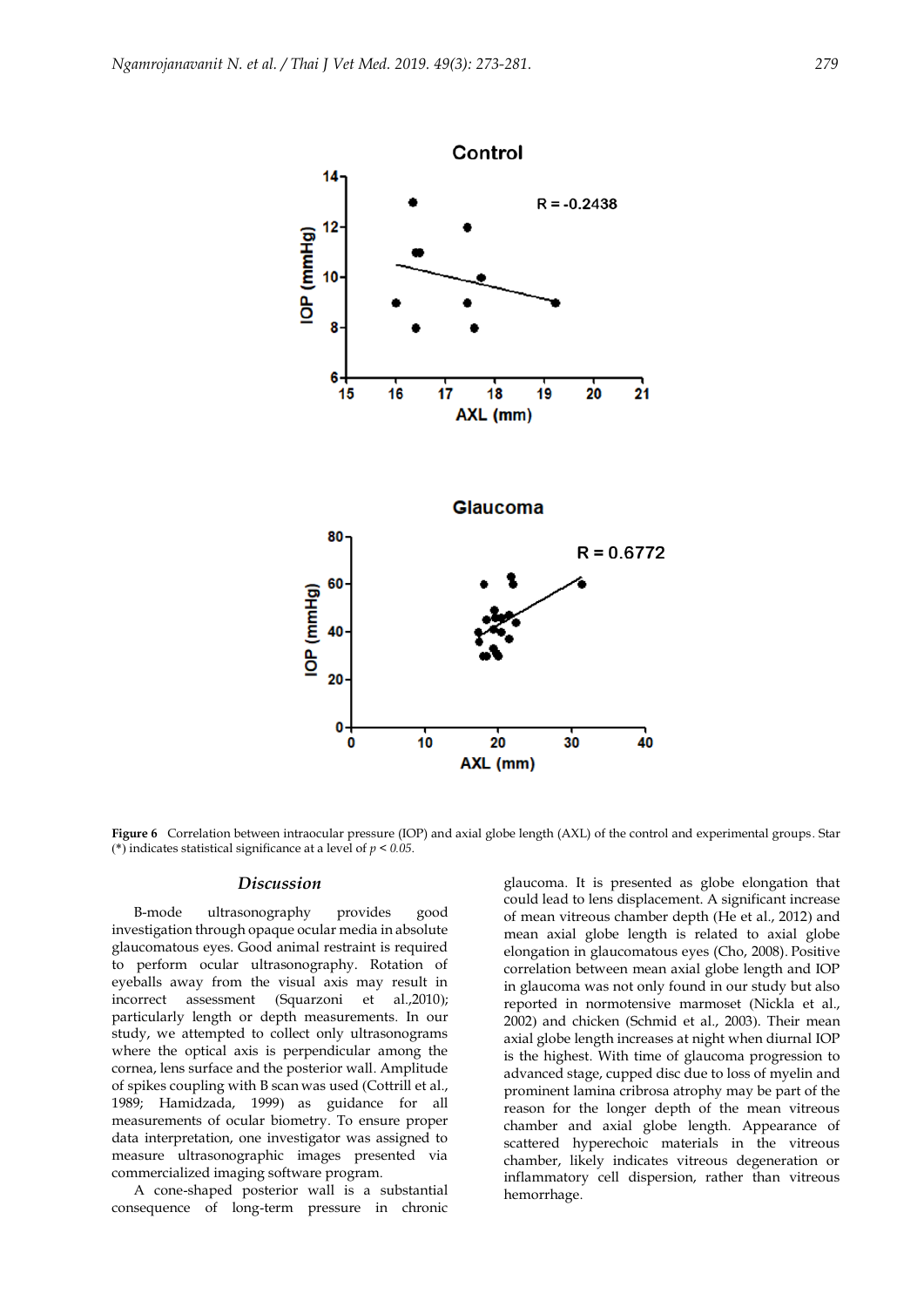Loss of lens transparency, due to the increase of lens protein insolubility, ultrasonographically reflects hyperechoic materials within the lens cortex and nucleus, clinically described as cataract formation (Michael and Bron, 2011). Though aging can cause degenerative changes of lens fiber observed in some of our control dogs mostly at middle age, prominent interlenticular density was found in the glaucomatous group a the median age of 10 years. At the stage of liquefactive lens degeneration, while there was a slightly lower mean lens thickness due to lens resorption in advanced glaucoma long-term extension of zonular fibers from globe enlargement caused longer mean lens equatorial length. Our finding is contrary to a study in patients with occludable openangled glaucoma (George et al., 2003) where lens thickness increased. Their patients were in middle age, when the water imbibition mechanism is supposely active during an early stage of cataract formation.

Regardless of a clear anterior chamber ophthalmoscopically examined in controls, our study reveals hypoechoic appearance within the anterior chamber in both groups. We speculate that this artifact is because of insufficient resolution (Guhu et al., 2006) due to low ultrasonic frequency of 10 MHz. In fact, ultrasound biometry is known for better interpretation of the posterior segment of the eye. With the use of 10- 15 MHz to assess anterior ocular segment, enough coupling gel (MacKay and Mattoon, 2015) or a standoff (Gonzalez et al., 2001) is recommended via a closed-eye technique to avoid ultrasonographic artifacts. Nevertheless, the presence of hypoechoic material within the anterior chamber of glaucomatous eyes may indicate real pathological incidence related to the replacement of hyaluronic acid by fibronectin and thrombospondin in glaucoma patients (Gabelt and Kaufman, 2005). In terms of depth, it is likely to find a decrease of the anterior chamber depth, as a result of anterior lens displacement (Cho et al., 2002). The increase in corneal thickness (Muir et al., 2004) as well as positive correlation between IOP and central corneal thickness in dogs (Park et al., 2011) may cause insignificant comparison of the anterior chamber depth in our study. For better interpretation of the anterior segment, ultrasound biomicroscopy providing high frequency of 35-50 MHz is recommended (Bently et al., 2003).

In conclusion, ocular biometry of canine absolute glaucoma could be characterized with the use of B-scan coupling with A-scan ultrasonography. With additional apparent peaks of A scan, determination of ocular organs could be more precise and accurate. Several pathological changes were apparently associated with chronic increased intraocular pressure. Assessment of intraocular structures could therefore be beneficial for further surgical therapy, as well as longterm treatment of the disease complications.

*Conflict of interest:* The authors declare no conflict of interest in the study.

#### *Acknowledgements*

The study was funded by the senior project grant for veterinary students, Faculty of Veterinary Science,

Chulalongkorn University. We would like to acknowledge the staff of the Ophthalmology Unit, Small Animal Teaching Hospital, Faculty of Veterinary Science, Chulalongkorn University for their assistance and support.

#### *References*

- Aldavood SJ, Zahedi R, Sohrabi Haghdoost I, Rezaie Kanooy M and Veshkini A 2012. Ultrasonographic findings of experimental glaucoma in rabbits. Comp Clin Path. 22(4): 585-589.
- Bentley E, Miller PE and Diehl KA 2003. Use of highresolution ultrasound as a diagnostic tool in veterinary ophthalmology. J Am Vet Med Asso. 223(11): 1617-1622.
- Cho HJ, Woo JM and Yang KJ 2002. Ultrasound biomicroscopic dimensions of the anterior chamber in angle-closure glaucoma patients. Korean J Ophthalmol. 16: 20-25.
- Cho YK 2008. Early intraocular pressure and anterior chamber depth changes after phacoemulsification and intraocular lens implantation in nonglaucomatous eyes. Comparison of groups stratified by axial length. J Cataract Refract Surg. 34(7): 1104-1109.
- Cottrill NB, Banks WJ, Pechman RD 1989. Ultrasonographic and bio- metric evaluation of the eye and orbit of dogs. Am J Vet Res. 50(6): 898–903.
- Dudea SM 2011. Ultrasonography of the eye and orbit. Medical Ultrasonography. 13(2): 171-174.
- Gabelt BT and Kaufman PL 2005. Changes in aqueous humor dynamics with age and glaucoma. Prog Retin Eye Res. 24(5): 612-637.
- Gallhoefer NS, Bentley E, Ruetten M, Grest P, Haessig M, Kircher PR, Dubielzig RR, Spiess BN and Pot SA 2013. Comparison of ultrasonography and histologic examination for identification of ocular diseases of animals: 113 cases (2000-2010). J Am Vet Med Assoc. 243(3): 376-388.
- Gelatt KN and MacKay EO 2004. Prevalence of the breed related glaucoma in pure-bred dogs in North America. Vet Ophthalmol. 7(2): 97-111.
- George R, Paul PG, Baskaran M, Ramesh SV, Raju P, Arvind H, McCarty C and Vijaya L 2003. Ocular biometry in occludable angles and angle closure glaucoma: a population-based survey. Br J Ophthalmol. 87: 399-402.
- Gonzalez EM, Rodriguez A and Garcia I 2001. Review of ocular ultrasonography. Vet Radiol Ultrasoun. 42(6): 485-495.
- Guhu S, Bhende M, Baskaran M and Sharma T 2006. Role of ultrasound biomicroscopy in the detection and localisation of anterior segment foreign body. Ann Acad Med Singafore. 35: 536-540.
- Hamidzada WA 1999. Agreeement between A-mode and B-mode ultralsonography in the measurement of ocular distances. Radiology and Ultrasound. 40(4): 502-507.
- He L, Wendt M and Glasser A 2012. Manipulation of intraocular pressure for studying the effects on accommodation. Exp Eye Res. 102 : 76-84.
- MacKay CS and Mattoon JS 2015. Eye. In: Small Animal Diagnostic Ultrasound. 3 ed. John S Mattoon and